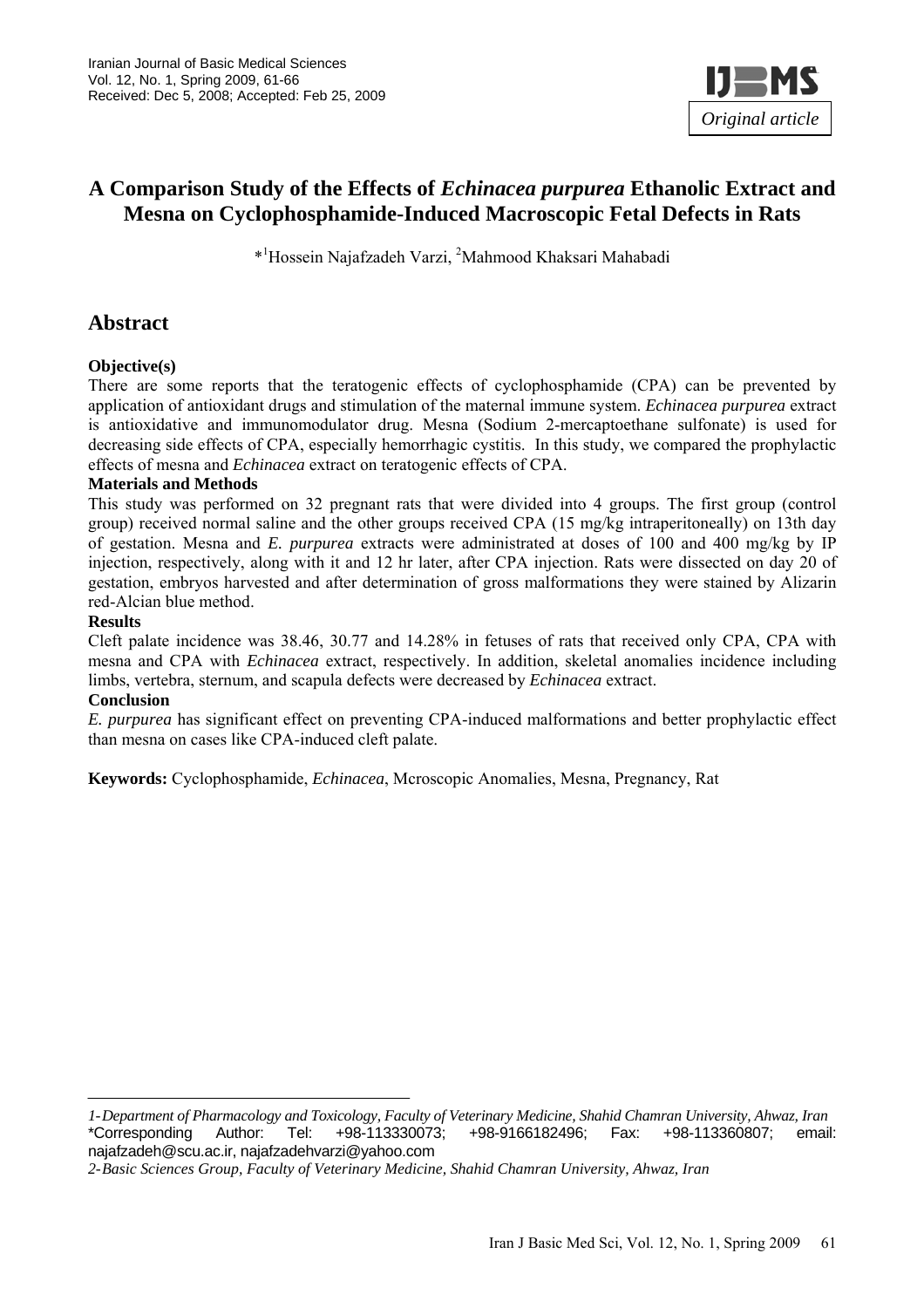# **Introduction**

Some chemical agents and drugs can induce teratogenic effects and abortion (1). Developmental defects are a major health problem as in the USA 3-5% of fetuses have congenital abnormality (2). It is estimated that 7-10% of human anatomic anomalies result from the disruptive actions of drugs, viruses, and other environmental factors (3). De Sanntis *et al* also estimated that defects attributable to drug therapy represent about 1% of congenital defects of known etiology (4). Although, 40 agents are teratogenic for human fetuses, more agents are teratogenic in laboratory animals. Valperoic acid, cyclophosphamide (CPA), methylnitrous urea and phenytoin are the best known teratogenic drugs in human and laboratory animals (5, 6).

Several studies show that the stimulation of maternal immune system can decrease or prevent drug-induced embryonic abnormalities (7, 8). For example, in one study, macrophage activation decreases incidence of cleft palate and digital and tail anomalies in fetuses of mice that received urethane and methylnitrous urea (8). In another study, interferon gamma reduced urethane-induced cleft palate and granulocyte-colony stimulating factor decreased cyclophosphamide-induced distal limb abnormalities in mice (9).

Data from laboratory research and critical trials also suggest beneficial influences of the maternal immune system on pregnancy outcome (10, 11). Nonspecific immune stimulation by injection of Freund's complete adjuvant (FCA) reduced early embryo loss in CBA/J mice (10). In rodents (12) and humans (11), alloimmunization with paternal lymphocytes has reported efficacy for prevention of early embryo loss. In teratogenexposed rodents, a significant decrease in morphologic defects was observed after maternal immune stimulation (13). Mechanism for these effects remains unclear; however, the possible involvement of cytokines produced by immune cells has been suggested (13).

Ivnitsky *et al* (1998) found that CPAinduced brain and craniofacial anomalies in mice were associated with increased TNF-α in fetal head and brain (14). Maternal immunostimulation decreased severity of CPA-induced malformation in these mice, and decreased TNF- α expression in fetal heads (14). In related studies, Savion *et al* (1999) reported that maternal dosing with granulocyte macrophage-colony stimulating factor (GM-CSF) significantly reduced CPA-induced limb malformation in mice. This effect was comparable to that produced by intrauterine leukocyte administration, and resulted in increased maternal IL-2 and IL-3 production as well as increased Mac-1 positive leukocyte in the uteroplacental units of pregnant mice. Thus, for CPA-induced fetal malformations, immune-mediated protective effects have been related to altered levels of cytokines in both the uteroplacental unit and in the fetus (15).

CPA as an alkylating agent is used for treatment of cancer and to prevent rejection of tissue transplantation. CPA has several toxic effects including hemorrhagic cystitis. Metabolites of CPA, especially acroleine modulates its toxic effects (16).

 Mesna (sodium 2-mercaptoethane sulfonate) is used for decreasing toxic effects of CPA in patients. In addition, mesna was effective in lowering CPA-induced malformation in rats (17).

*Echinacea* stimulates the immune system and is applied in the prevention or treatment of some diseases including influenza and common cold. *Echinacea* extract activates macrophage, polymorphonuclear leukocytes and natural killer cells (18). The effect of *Echinacea purpurea* extract on decreasing phenytoin-induced cleft palate in mice was reported (19).

In the present study, the prophylactic effects of mesna and *E. purpurea* extract on CPAinduced macroscopic fetal defects in rats were compared.

## **Materials and methods**

Dried aerial parts of *E. Purpurea* were from Goldaruo Co. Isfahan, Iran. The plant was taxonomically identified at the Department of Botany, School of Agriculture, Shahid Chamran University, Ahwaz, Iran. The plant was powdered, using a grinder (MSE, England). One hundred grams of this powder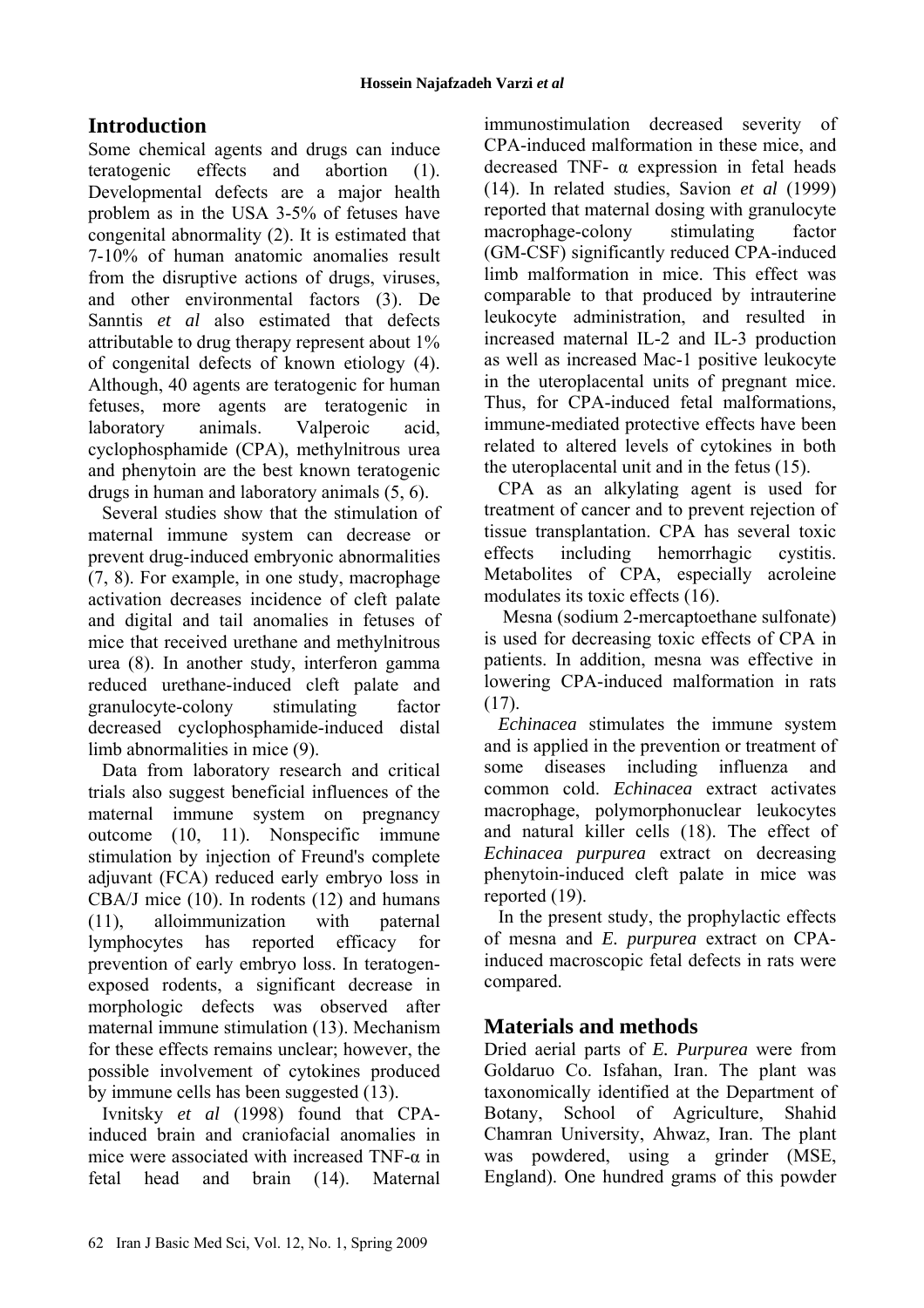was placed in a beaker and 1000 ml of 70% ethanol added. The mixture was left at room temperature for 3 days. The extract separated and the remaining plant extracted with more ethanol after 2 days. The extract was filtered by Whattman (No. 1) filter paper and concentrated under vacuum evaporation and then the product dried in oven at low temperature .

Male and female healthy Wistar rats, 10-12 weeks of age, weighing 180-200 g were purchased (Razi Institute, Karaj, Iran) and housed individually (males) or at 10 per polycarbonate cage (female) for a 2-week acclimation period. Rats were fed *ad libitum* by standard laboratory pellet (Pars khorakdam, Shoshtar, Iran.) and tap water. A 12-hr light: 12-hr dark cycle was maintained. Room temperature was at  $23\pm2$  °C with a relative humidity of 45-55%.

Male and female rats were housed together. Pregnant females were divided into four groups (n=8) and treated as follow:

First group received normal saline (10 ml/kg), the second group received CPA (15 mg/kg) (Slott and Hales, 1986), the third group received CPA (15 mg/kg) and along with it and 12 hr later mesna (100 mg/kg) (17), and the fourth group received CPA (15 mg/kg) and along with it and 12 hours later extract of *E. purpurea* (400 mg/kg) (19). All drugs were diluted in distilled water then administrated intraperitoneally.

The animals were sacrificed by cervical dislocation on 20th day of gestation and fetuses collected and numbered; then weight and length of them measured and gross malformations determined. Fetuses were stained by Alizarin red-Alcian blue method (20) and investigated by stereomicroscope (Nikon, Japan) for skeletal defects. The incidence of macroscopic defects was determined and was compared in the groups. Statistical significance between groups determined using SPSS program. The minimum level of significance was *P*<0.05.

## **Results**

There were not any aborted or absorbed fetuses from normal saline group. Total number of collected fetuses from groups 1, 2, 3 and 4 were 26, 49, 27 and 47, respectively.

No macroscopic anomalies were observed in the control animals. In the control group palatal closures of fetuses were normal on gestational day 20 (i.e., palatal shelves had grown vertically on the sides of the tongue, then horizontally to meet and fuse) (Figure 1A). CPA induced cleft palate at 38.46% incidence (Figure 1B). Mesna reduced incidence of CPA-induced cleft palate to 30.77%, but *E. purpurea* extract reduced it to 14.28 %. In group 2, percentage of intrauterine death of fetuses was 32.6%, but not in other groups. Percentages of absorbed fetuses were 40.8, 51.85 and 55.3 in groups 2 to 4, respectively, so mesna and *E. purpurea* increased the resorption rate.



 Figure 1. Ventral view of skull of GD 20 fetal rats. A) Normal palatine bone B) Cleft palate induced by cyclophosphamide (arrow) which stained with Alizarine red- Alcian blue. PS: palatine; BS: sphenoid.

Exencephaly, omphalocele, open eye, brachygnathia, and several different anomalies in vertebrae, sternum, scapula and limbs were observed (Figure 2) which their incidences are shown in Table 1. Their incidences (except exencephaly) were decreased by *Echinacea*  extracts. Open eye and brachgnathia were not observed in animals treated with mesna and *E. purpurea*. Mean weight (*P*<0.043) and length (*P*<0.02) were significantly decreased in the group which received only CPA. The means of weight  $(P<0.044)$  in the group that received mesna were significantly greater than the group received only CPA.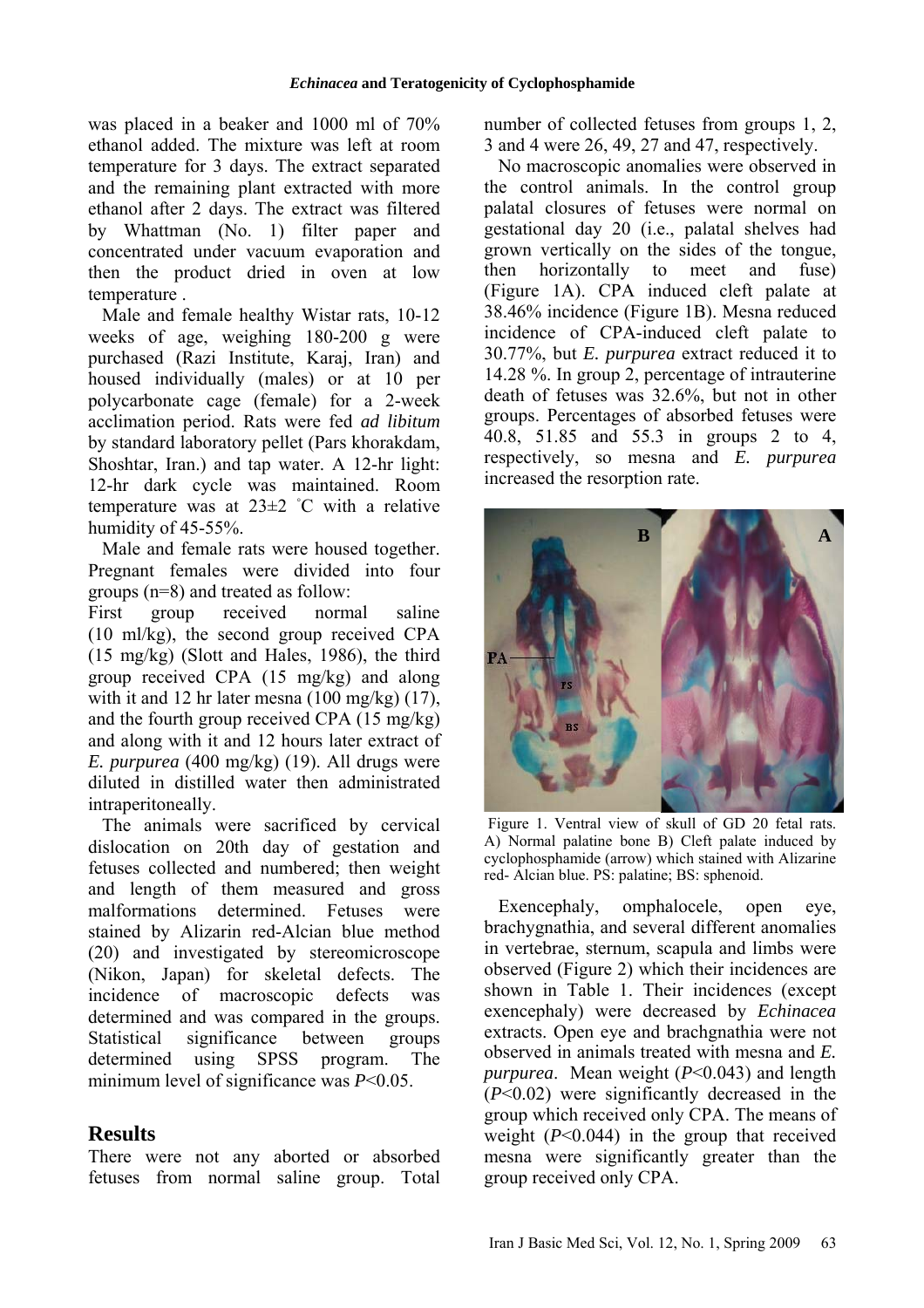#### **Hossein Najafzadeh Varzi** *et al*



Figure 2. Some skeletal defects in fetuses of rats. Curved spine of scapula and absence deltoid tuberosity (up-left); fused sternebrae and split xiphoid process (up-middle); curved fibula (up-right); fetus deformity (left-down); exencephaly and omphalocele.

The mean weight and length in the group that received mesna did not differ significantly with the control group. The mean weight (*P*<0.049) and length (*P*<0.001) were significantly decreased in the group which received *Echinacea* extract and differed significantly in comparison to the control group (Figures 3, 4).



Figure 3. Weight (mean±SEM) of fetuses in normal saline and test groups: 1: normal saline (1 ml/100g IP); 2: CPA (15 mg/kg IP); 3: CPA+mesna (100 mg/kg IP); 4: CPA+*Echinacea* (400 mg/kg IP). n=8;\* Significant difference with normal saline group (*P*<0.05).

Table 1. Incidence of anomalies in fetuses of groups. Group1 (control) without macroscopic anomalies; Group 2 received cyclophosphamide; group 3 received CPA+mesna; group 4 received CPA+*Echinacea* extract.

|                                          | Incidence $(\% )$ |         |         |
|------------------------------------------|-------------------|---------|---------|
| Anomaly                                  | Group 2           | Group 3 | Group 4 |
| Cleft palate                             | 38.46             | 30.77   | 14.28   |
| Exencephaly                              | 100               | 923     | 100     |
| Omphalocele                              | 23.07             | 7.69    | 4.76    |
| Open eye                                 | 23.07             | 84.6    | 0       |
| Brachygnathia                            | 23.07             | 53.8    | 0       |
| Sternum defects                          | 37.93             | 53.8    | 33.3    |
| Vertebral defects                        | 65.5              | 100     | 61.9    |
| Limbs defects                            | 100               | 100     | 76.19   |
| <b>Mean of fetuse length</b><br>81828384 |                   |         |         |



Figure 4. Length (mean± SE) of fetuses in normal saline and test groups. 1: normal saline (1ml/100g IP); 2: CPA (15 mg/kg IP); 3: CPA+mesna (100 mg/kg IP); 4: CPA+*Echinacea* (400 mg/kg IP). n=8;\* Significant difference with normal saline group (*P*<0.05).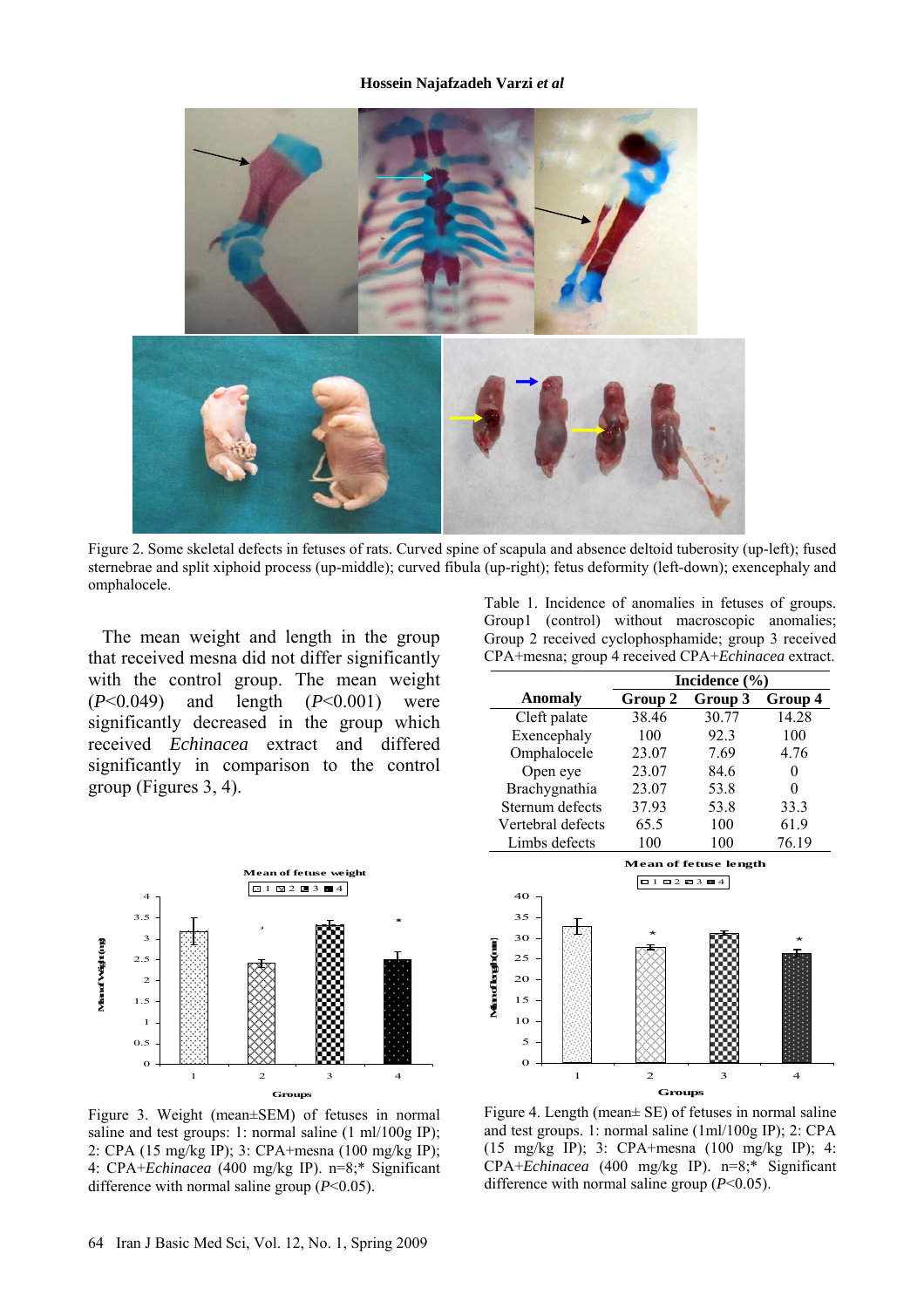## **Discussion**

Several studies have verified that the maternal immune stimulation can reduce teratogenic anomalies (21). Mechanisms of this effect remain unclear, but it is thought the fetal gene expression has been modulated (8).

The enhancing antioxidative effects can protect fetuses against phenytoin teratogenicity (9, 22). Sharova *et al* showed that interferongamma and Freund's complete adjuvant reduced severity of the urethane-induced cleft palate in mice (23). In the present study, the prophylactic effects of mesna and *Echinacea*  on CPA-induced macroscopic fetal defects were compared in rats. Both mesna and *Echinacea* reduced the severity of incidence of cleft palate. *Echinacea* was greater in decreasing the incidence of cleft palate than mesna. Mesna had better protective effect than *Echinacea* on weight and length of fetuses.

Sloth and Hales (1986) evaluated effect of mesna on CPA–induced teratogenicity. They used CPA at dose 10 and 15 mg/kg in rats in 13th day of gestation. They observed the CPA can produces teratogenicity in 50 and 100% of fetuses with 10 and 15 mg/kg, respectively (17). They determined fetal defects similar with our study including hydrocephaly, omphalocele, open eye, brachygnathia, and limb defects. These anomalies were decreased by 30 mg/kg mesna.

Cytokines have been reported to mediate CPA–induced neurotoxicity (7). Granulocytemacrophage colony stimulating factor (GM-CSF) as cytokine and injection of leukocytes decreased CPA–induced teratogenicity including limb defects (7, 8).

*E. purpurea* stimulates various immune cells including macrophages and natural killer cells. It has anti-inflammatory effects (18). In one study, *E. purpure*a root increased levels of interlukine l and 6, tumor necrosing factor and antibody production more than the extracts of *E. angustifolia* and *E. pallida* (24). Bukovsky *et al* (1995) reported that ethanolic extract of *E. purpurea* increased activity of mouse peritoneal macrophage following 5 days exposure (25). In one double- blinded study in 24 men, oral administration of *E. purpurea* extract increased polymorphonuclear (PMN) phagocytic activity for 5 days that reached its peak levels on the 5th day (18). Moreover, *Echinacea* has antioxidative and free-radical scavenging activity (26). *Echinacea* is used for treatment of acute upper respiratory infections including common cold and influenza (18, 27). In other study, *Echinacea* appears to attenuate the response of macrophages to an immune stimulus and its combination of phytochemicals exhibits different pharmacological properties to one or more of the isolated major individual components (28). *Echinacea* alkylamides modulate induced immune responses in T-cells (29).

## **Conclusion**

In the present study, *E. purpurea* extract had prophylactic effect on incidence of CPAinduced skeletal anomalies. Mesna chelates metabolites of CPA including acroleine and reduces its side effects. Effect of CPA on teratogenicity is mediated indirectly by inducing oxidative stress. Thus, *E. purpurea* can decrease anomalies from CPA by antioxidative or immunostimulant effect, which we believe deserves further investigation.

### **Acknowledgment**

The authors wish to express their gratitude to the research council of Shahid Chamran University for their financial supports. The authors declare that they have no conflict of interests.

### **References**

- 1. Giavini E, Menegola E. Gene-teratogen chemically induced interactions in congenital malformations. Biol Neonate 2004; 85:73-81.
- 2. Finnell RH. Teratology: general considerations and principles. J Allerg Clin Immunol 1999; 103:337-342.
- 3. Moore KL, Persaud TVN. The developing human clinically oriented embryology. 8th ed. Saunders Elsevier; 2008.